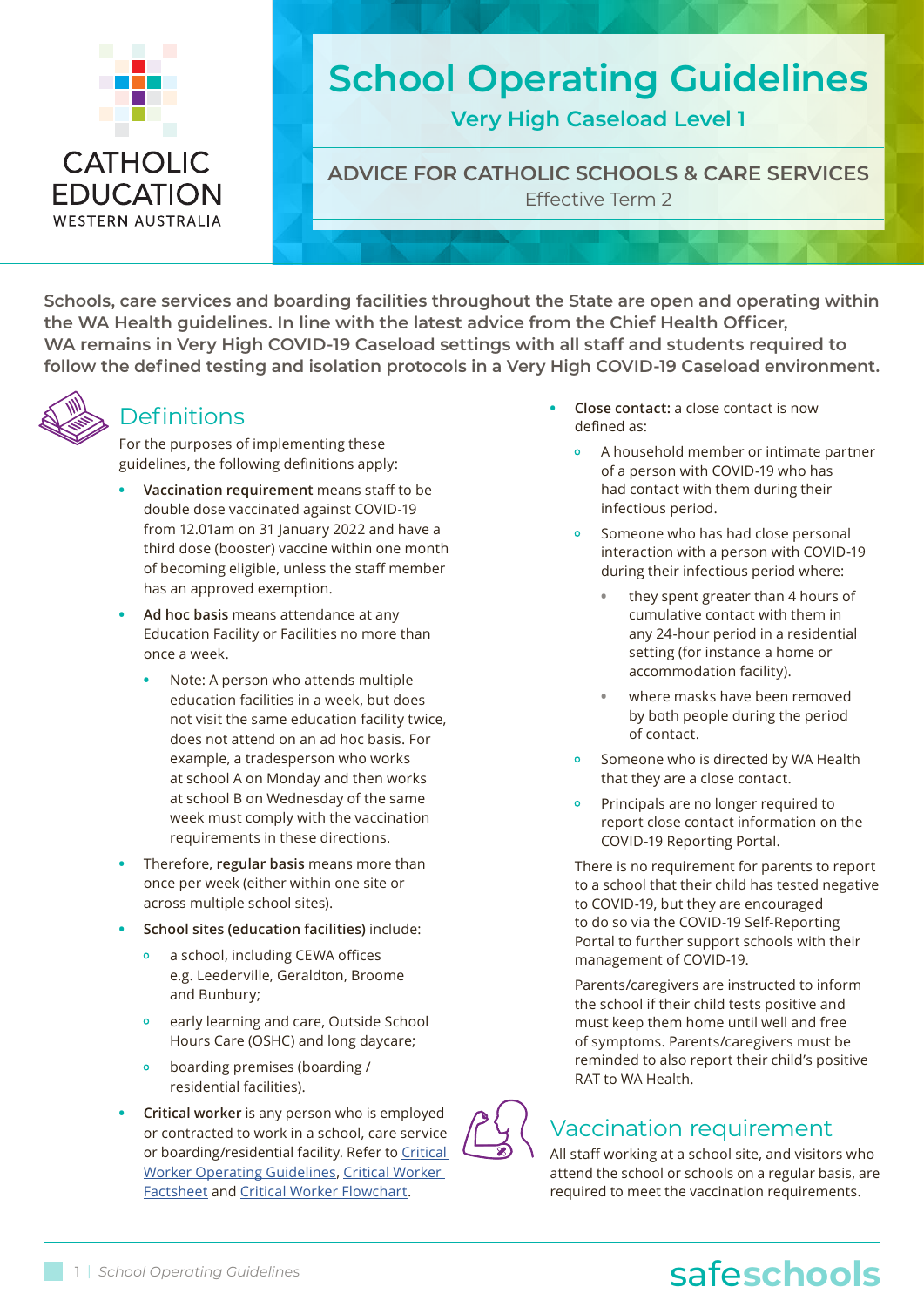



# School attendance

The Australian Health Protection Principal Committee (AHPPC) encourages all students and staff who are well to attend school, including those with health conditions.

Please refer to previous advice regarding codes for absences.



## Educational Continuity

Consider the following :

- **•** The importance of staff planning ahead and ensuring their planning is easily accessible to others.
- **•** The context of students who are requiring remote learning – those who are in quarantine as household contacts and those in isolation because they are COVID-19 positive.
- **•** The importance of clarity of communication with parents and students.
- **•** Opportunities for students to connect with staff and their peers.
- **•** Ensuring students have access to equipment/ resources they require at home. This includes physical resources (books, manipulatives, art materials) particularly for younger children, digital devices and work packs).
- **•** Ways in which Students With Disability, EAL/D students/families and others who may be vulnerable in the current situation will be supported.
- **•** Being realistic in expectations in terms of the work students may be able to complete independently in a remote context.
- **•** Being realistic with staff expectations as some staff may be ill or in isolation.
- **•** Being creative and flexible with staffing, particularly where there are high levels of staff and student absence.
- **•** Collaborating with other Catholic schools in your region and supporting each other.
- **•** Schools need to provide work for students who need to stay at home due to isolation or close contact quarantine requirements. Schools are not required to provide work to students who are being kept at home by a parent when there is no COVID-19 positive case, or the student is not a close contact.



# School activities

- **•** School activities during school hours, offsite and onsite, must promote and practise good hygiene principles.
- **•** In-school indoor events with more than a class size can be held with masks and physical distancing.
	- **•** Particular consideration should be taken for Kindergarten to Year 2 as there is no mask mandate for these students.
	- **•** For choir and orchestra refer to [Guidelines for Music in Schools.](https://cewaedu.sharepoint.com/:b:/r/sites/8445-Principals/Shared%20Documents/Covid%2019%20Updates_Documentation/Very%20High%20Caseload%20-%202022/2022.03.30_COVID-19%20Music%20Guidelines%20Term%202.pdf?csf=1&%3Bweb=1&%3Be=R5bM9u&isSPOFile=1)
- **•** Assemblies are allowed under the following conditions:
	- **•** Limit to a single year group only.
	- **•** Provision should be made for seating of close contacts at assemblies or for their ability to access the assembly in an alternative way e.g. online, where possible.
	- **•** Consider seating arrangements for maskexempt students e.g. seated apart from each other.
	- **•** Assemblies should be held outdoors or in well ventilated spaces.
	- **•** Parents/caregivers may attend year group assemblies provided they comply with mask wearing and physical distancing requirements.
- **•** Staff meetings, including collaborative planning meetings, can occur with mask wearing and physical distancing in place.
- **•** Online professional learning programs are preferred, however, face to face sessions may proceed where adherence to COVID-19 mitigation strategies are applied.
- **•** Staff should avoid situations where they have masks off for longer than 15 minutes when in close proximity.
- **•** Swimming programs can continue onsite and offsite.
- **•** Compliance with mandatory vaccination requirements is to be adhered to according to the offsite venue and exceptions that may apply (e.g. age of the students).
- **•** Playgrounds and play equipment should be cleaned once a week.
	- **•** Students should be encouraged to wash hands after use of playground/ play equipment.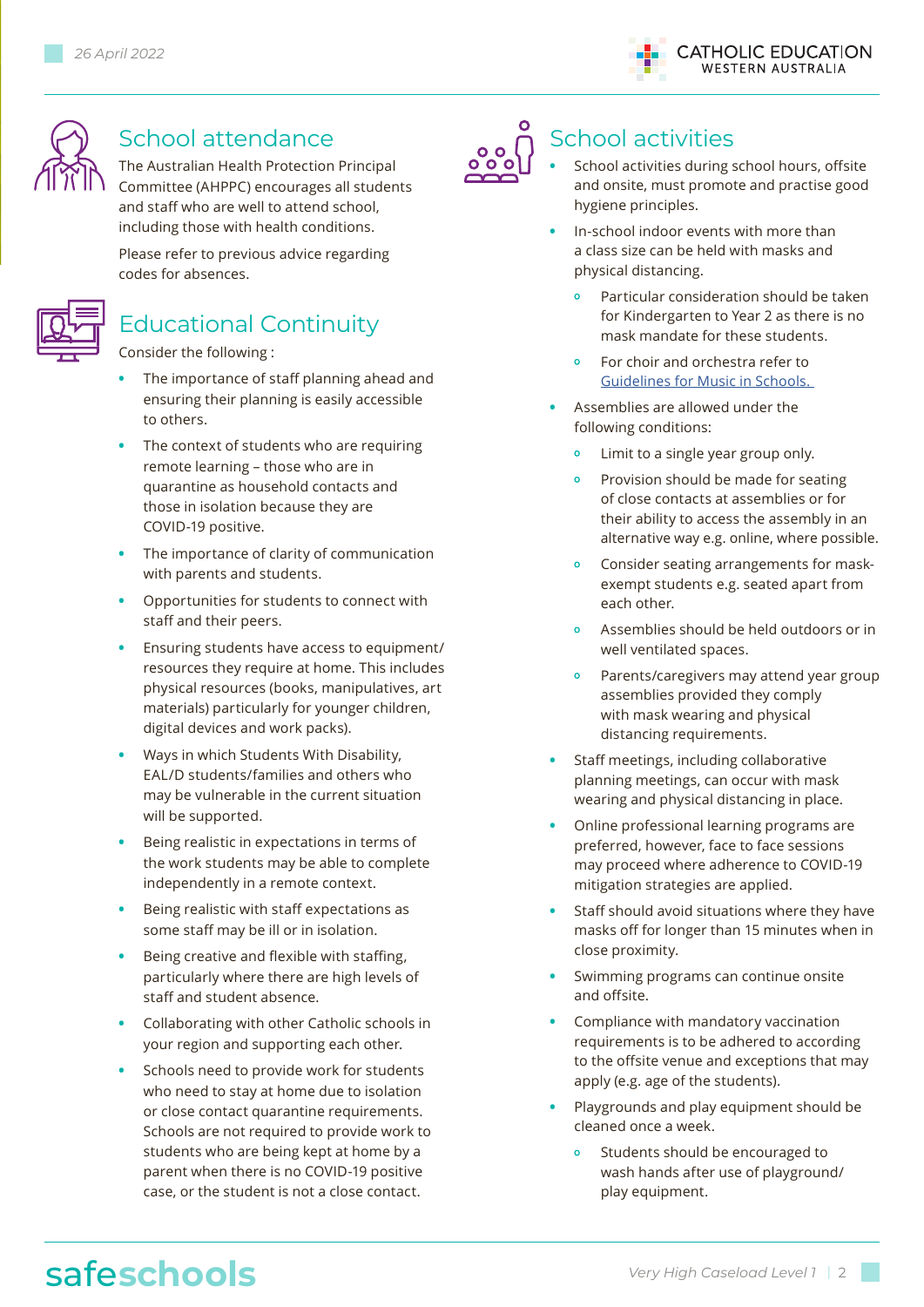

### Offsite activities

Before approval for offsite activities is made, as part of the excursion risk assessment documents, ensure the business or venue has an up-to-date COVID-19 Safety Plan that it continues to implement.

- **•** Activities must adhere to any additional public health and social measures in place.
- **•** Excursion providers and external staff associated with excursions **are not** required to be vaccinated unless otherwise mandated.
	- **•** Schools should include considerations around COVID-19 in their risk analysis excursion documentation, including but not limited to:
		- **•** hygiene facilities;
		- **•** medical; and
		- **•** planning.
		- **•** venue capacity and density limits:
		- **•** 2sqm rule and capacity limits for hospitality venues, entertainment venues, galleries and museums;
		- **•** 2sqm rule for public venues such as swimming pools and recreation centres;
		- **•** 75% capacity limit for entertainment venues with forward facing seating.
- **• Large one off events** may continue provided adherence to mask wearing, physical distancing, venue capacity and density limits, and vaccination requirements, as required. Consideration should be given to student age, cohorting, and length of activity. **Outside of school hours, community venue capacity and density requirements apply to schools.**

Before approval for offsite activities is made, as part of the excursion risk assessment documents, ensure the business or venue has an up to date COVID-19 Safety Plan that it continues to implement.

- **•** Performing arts/musical/band performances with forward-facing seating must comply with the 75% capacity limit.
- **•** School balls can be held offsite.
	- **•** Where school balls are held at a venue which requires persons 16 years or older to be vaccinated, school students are required to comply.
	- **•** Follow and comply with any venue requirements.

**ATHOLIC EDUCATION WESTERN AUSTRALIA** 

- **•** If schools wish to hold their school balls onsite, an exemption will be considered provided the school ensures that all attendees over 16 are fully vaccinated and compliant with any other public health and social measures in place at the time (including mask mandates).
- **•** Indoor sporting events are permitted, and spectators are allowed but must comply with venue requirements.
- **•** Outdoor sporting events are permitted, and spectators are allowed but must comply with venue requirements.
- **•** Other interschool events are permitted, and spectators are allowed but must comply with venue requirements.

# Camps

School camps are permitted from Term 2.

- **•** Staff/ students are required to show evidence (photo) of a negative RAT taken on the morning of the camp for their attendance to be permitted.
- **•** Student permission notices for camps must include:
	- **•** Permission for staff to administer a RAT to any student who has symptoms or meets the close contact definition.
	- **•** Agreement of parent/caregiver to immediately collect their child from camp should they test positive or be identified as a close contact.
	- **•** Agreement of parent/caregiver to be contactable at any time and available to take immediate responsibility for the child in the event that they cannot remain/ return to the camp facility.

A supply of saliva RATs should provided and used wherever possible to allow for the child to self administer.

- **•** If staff must assist a student with their RAT the staff member must
	- **•** wear appropriate PPE; and
	- **•** ensure consent for the RAT has been obtained from the child's parent/caregivers.
- **•** Schools should refer to the School Camp COVID-19 Risk Assessment Checklist 2022 when planning for a camp.
- **•** The School Camp COVID-19 Risk Assessment Checklist 2022 can be used to support coordinating staff while the camp us underway.

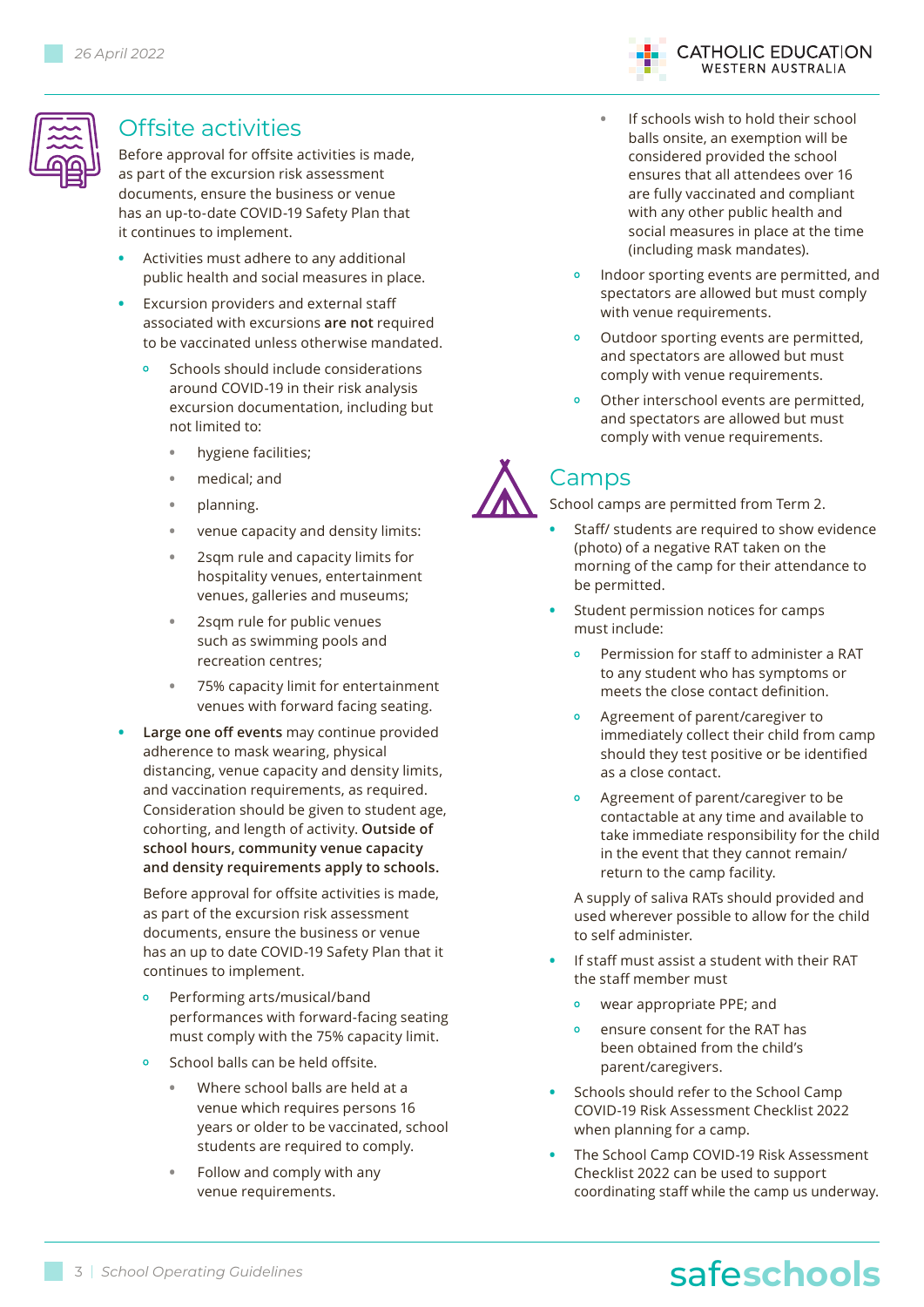on camp.





## Professional Learning

Face-to-face professional learning, including events that involve staff from multiple schools/ sites, can proceed.

**•** A COVID-19 case/outbreak checklist 2022 has been provided to support coordinating staff in the event of a COVID-19 positive case, while

- **•** Venue density & capacity limits must be adhered to.
- **•** Physical distancing employed in accordance with venue requirements, or minimum 1.5m if held on a school campus.
- **•** If hosting professional learning sessions, selfservice catering practices should be avoided.
- **•** Masks must be worn at all times and conference spaces should be well ventilated.

## Travel

#### **Intrastate & interstate travel**

- **•** Travel locally and nationally is unrestricted for CEWA staff during their prescribed holiday periods.
- **•** Where travel is required for school purposes, contact must be made with the Deputy Executive Director/ Executive Director for discussion.

#### **International travel**

- **•** International travel for CEWA Staff is permitted during their prescribed holiday periods.
- **•** International travel for school business is not permitted.



## School canteens

School canteens can open, and parents and community volunteers can continue to assist in school canteens.

- **•** Regular cleaning undertaken.
- **•** Schools should review and update as needed their school risk assessment procedures to include COVID-safe principles.
- **•** School canteens may continue to be an exception from the requirement for a COVID Safety Plan.
- **•** Mandatory requirement that all education facilities confirm and record non-employee (such as contractor or regular volunteer) compliance of COVID-19 vaccination status.



## ∘ *O e* <sup>2</sup> ° · Health and hygiene

Arrangements to continue to reduce direct contact, enhance personal hygiene practices, and strengthen cleaning regimes in schools and care services, are to be encouraged.

Each person has a responsibility to protect themselves and others. This is achieved through the ongoing promotion of the following good hygiene principles and practices:

- **•** staff, students and parents must stay home when sick or symptomatic.
- **•** adults maintain physical distancing from other adults, where possible;
- **•** avoiding unnecessary physical contact and physical greetings (e.g. handshakes, hugs);
- **•** covering mouth and nose when coughing and sneezing, using a flexed elbow or tissue;
- **•** disposing of tissues appropriately;
- **•** washing hands regularly for 20 seconds with soap and water or an alcohol-based sanitiser, including prior to meal breaks; and
- **•** posters and visible messaging regarding handwashing and cough-sneeze hygiene should be displayed.

# Masks

#### Masks must be worn by those outlined in the [COVID Transition \(Face Covering\) Directions \(No 5\)](https://www.wa.gov.au/system/files/2022-03/COVID-Transition-Face-Covering-Directions-No5.pdf).

- **•** Staff and students from Year 3 and above must wear a mask at all times, unless:
	- **•** the person has a medical certificate confirming a physical, developmental or mental illness, condition or disability which makes wearing a face covering inappropriate;
	- **•** communicating with a person who is deaf or hard of hearing, and visibility of the mouth is essential for communication;
	- **•** the person is engaged in physical activity, including physical education classes and organised sport;
	- **•** the person is consuming food, drink or medicine; and/or
	- **•** staff are providing teaching or instructions to students; however staff are encouraged to wear masks even when teaching, where possible.
- **•** Students in Years 3 and above who are asymptomatic non-household close contacts and are attending school, are required to wear a mask at all times, unless one of

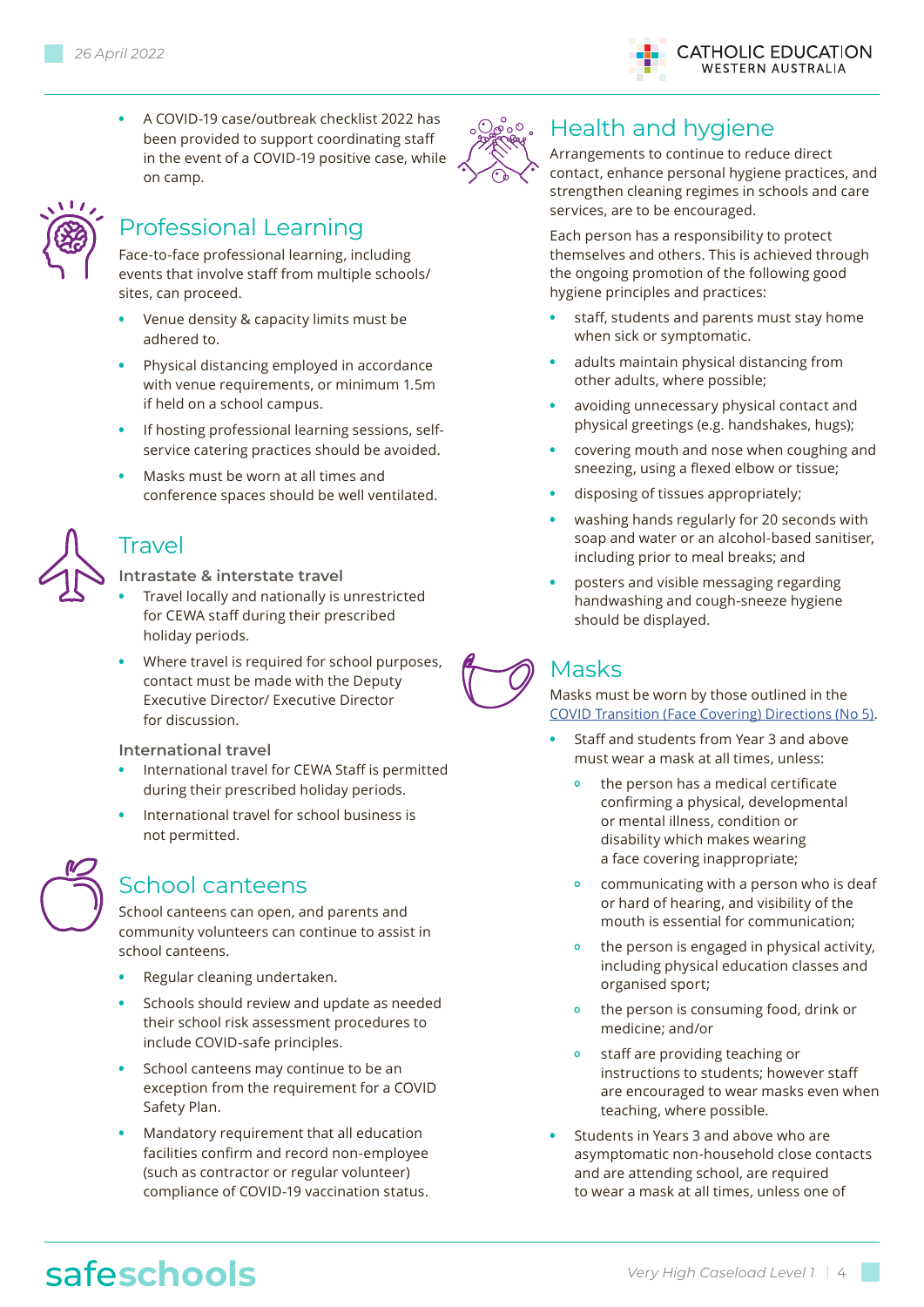the above exceptions applies, during their modified quarantine arrangements. This includes both indoors and outdoors when on school site.

- **•** Adults, including parents and carergivers, must wear a mask indoors at all times. Masks must be worn outdoors when physical distancing cannot be maintained. Exemptions and exceptions continue to apply.
- **•** Masks are encouraged but not required for Kindergarten to Year 2 based on advice from the Chief Health Officer.

#### Ventilation

**•** Use fresh air and well-ventilated spaces where possible.



## Cleaning for all schools and care services

- **•** Cleaning guidelines are based on, and continuously reviewed in line with, advice from WA Health.
- **•** Cleaning of high-touch surfaces, including classrooms, meeting rooms and washroom/ toilets should be maintained on a daily basis.
- **•** Playgrounds and play equipment should be cleaned once a week.
	- **•** Hand hygiene before and after use of equipment should be encouraged.
- **•** Schools and care services are to ensure water bubblers have good water pressure, handles are cleaned daily and students do not make contact with the water bubblers with their mouths or water bottles.
- **•** Bin waste removal after school daily.
- **•** Computer keyboards and mice, printers, photocopiers and telephones cleaned once a day.
- **•** High-use equipment (e.g. sporting gear) to be cleaned after use.



## Visitors on school and care services sites

All visitors must comply with the health and hygiene conditions previously outlined for staff.

- **•** All visitors will sign in, according to the school's protocol.
- **•** Schools will maintain a contact register for all visitors and are encouraged to use the ServiceWA /SafeWA app.

**•** All visitors must follow mask wearing requirements where mandated, as outlined above.

In addition, regular contractors, volunteers and third-party providers including therapists are allowed on school sites, as follows:

**CATHOLIC EDUCATION WESTERN AUSTRALIA** 

- **•** In accordance with the Disability Standards for Education 2005, schools are required to take reasonable steps to facilitate the provision of support services, such as therapy.
- **•** Schools can continue to make local decisions regarding the provision of services, on their site/s.
- **•** When considering use of school facilities and resources, principals consider their duty of care of students and staff. These considerations continue alongside COVID-19 practices such as:
	- **•** suitability of, and access to, the facilities to be used;
	- **•** alternatives to face-to-face meetings, such as the use of technology, where practicable and appropriate;
	- **•** cleaning of all facilities used for meetings
	- **•** cleaning of equipment used for the purposes of therapy; and
	- **•** physical distancing, use of PPE and good hygiene practices.
- **•** Where modifications are required to the existing provision of services, schools must consult with parents about these modifications and limit the disruption caused by the modification.
- **•** Principals should continue to liaise with providers to ensure understanding of, and compliance with, school and department policies and processes.
- **•** Families may be referred to the NDIS COVID support line on 1800 800 110.
- **•** There is a mandatory requirement that all Catholic schools confirm and record non-employees (such as contractors and regular volunteers) compliance of COVID-19 vaccination.
- **•** Display appropriate signage regarding expectations and restrictions for all visitors at school and care services sites.
- **• Third Party user facility access** 
	- **•** Groups using school facilities under a third party agreement including community and non-community use, outside of school hours care, school uniform shop and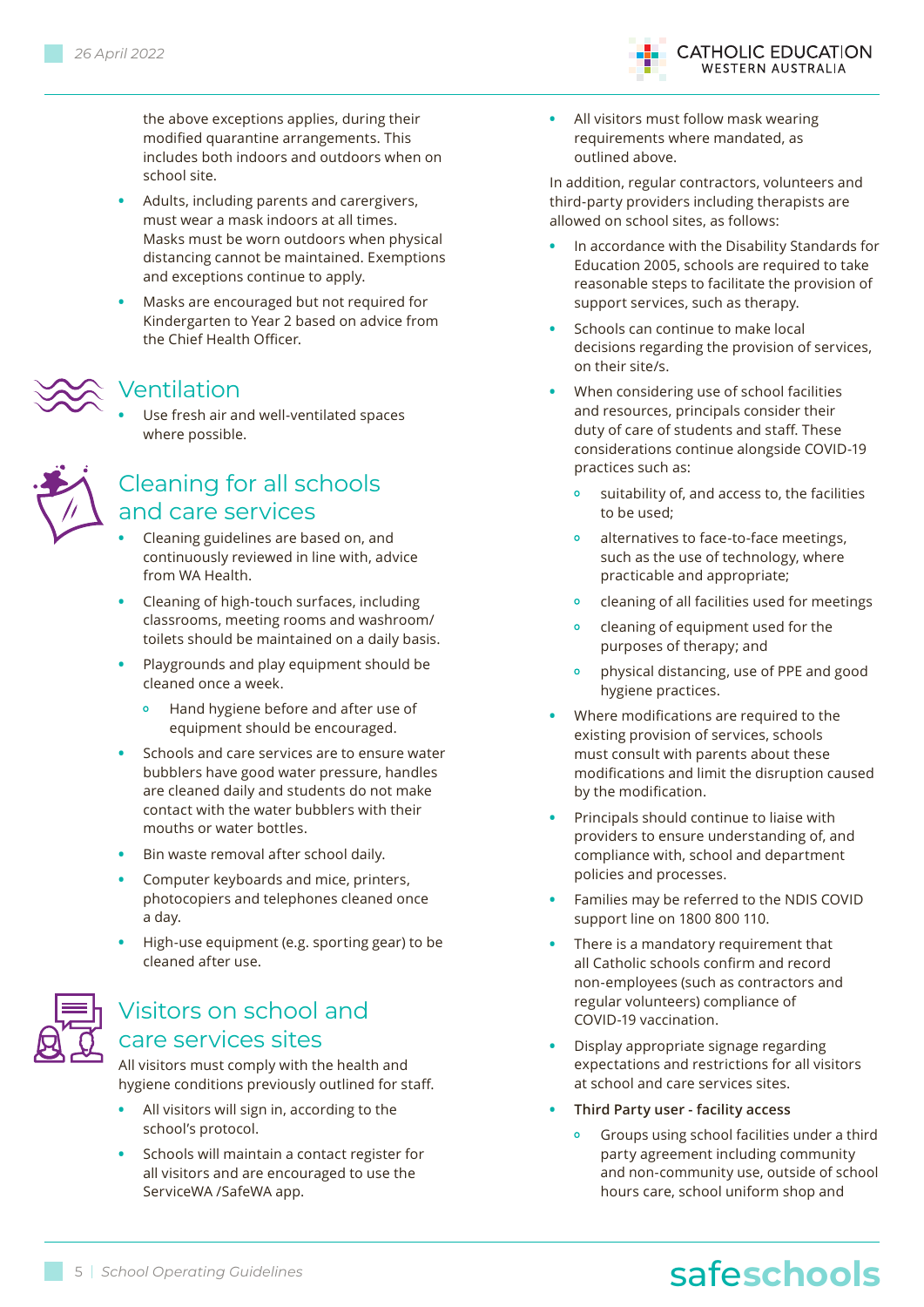

canteen, and playgroups are included in this category and can continue to operate on school sites.

**•** Third party users can use school premises in accordance with public and social health measures relating to capacity and density limits.



# Parents/caregivers on school and care services sites

Must comply with the health and hygiene conditions previously outlined and follow mask wearing requirements, outlined above.

Parents/caregivers are only allowed on school sites for the following purposes:

- **•** outdoor drop-off/pick up of their child
- **•** assemblies (limited to year group)
- **•** parent/teacher meetings
- **•** to volunteer in roles outside of the classroom that are essential for the operations of the school, including the canteen and uniform shop
- **•** Infrequent special events in line with community venue capacity and density limits, and mask wearing requirements.

Parents/caregivers attending school sites must adhere to physical distancing requirements where possible.

# Work placement

- **•** Schools should conduct work placement risk assessments to ensure employers comply with WA COVID-19 Health guidelines.
- **•** Continue to confirm that work environments have COVID-19 Safety Plans in place.
- **•** Students are not required to be vaccinated, unless they are on a work placement where they will need to comply with the requirements of that workplace.
- **•** Student work placements, simulated work placements and work experience will be required to follow any public health restrictions applicable to their work placement site.

Note: Students who are asymptomatic non-household close contacts are not permitted to leave school grounds to undertake work placement.

# Medically vulnerable and immunocompromised

#### **Students**

- **•** Ensure individual care plans for vulnerable students continue to be managed in accordance with their needs.
- **•** School staff can access support from the students with disability team. For students who cannot attend school due to a family or they themselves having an immune compromised medical condition during COVID-19.
- **•** Vulnerable school students will be supported remotely if school attendance is not possible, through the school in which they are enrolled.

#### **Staff**

- **•** Employees who are medically vulnerable or immunocompromised should develop with their medical practitioner a COVID-19 action plan outlining the required controls for their safe return to work.
- **•** If it is unsafe to return to work, alternative arrangements may be supported. Consultation with Employee Relations should take place in this circumstance.



# Travel to remote Aboriginal communities

Under the WA Government's [Remote Aboriginal](https://www.wa.gov.au/government/publications/remote-aboriginal-communities-directions-no-3)  [Communities Directions,](https://www.wa.gov.au/government/publications/remote-aboriginal-communities-directions-no-3) the only people who can enter a remote Aboriginal community are residents of those communities and those who are:

- **•** providing essential services and supplies
- **•** going to work or school there
- **•** entering for family or cultural reasons
- **•** delivering a community program or activity
- **•** entering in an emergency.

These people cannot enter a community if they have COVID-19 or symptoms of COVID-19, or if they are waiting for a test result or have been in contact with someone who has COVID-19.

For more information visit: [https://www.wa.gov.](https://www.wa.gov.au/government/covid-19-coronavirus/covid-19-coronavirus-remote-aboriginal-communities-travel) [au/government/covid-19-coronavirus/covid-19](https://www.wa.gov.au/government/covid-19-coronavirus/covid-19-coronavirus-remote-aboriginal-communities-travel) [coronavirus-remote-aboriginal-communities](https://www.wa.gov.au/government/covid-19-coronavirus/covid-19-coronavirus-remote-aboriginal-communities-travel)[travel](https://www.wa.gov.au/government/covid-19-coronavirus/covid-19-coronavirus-remote-aboriginal-communities-travel)



#### School bus services

**•** School buses are unable to transport students in the following circumstances (including during the school day):